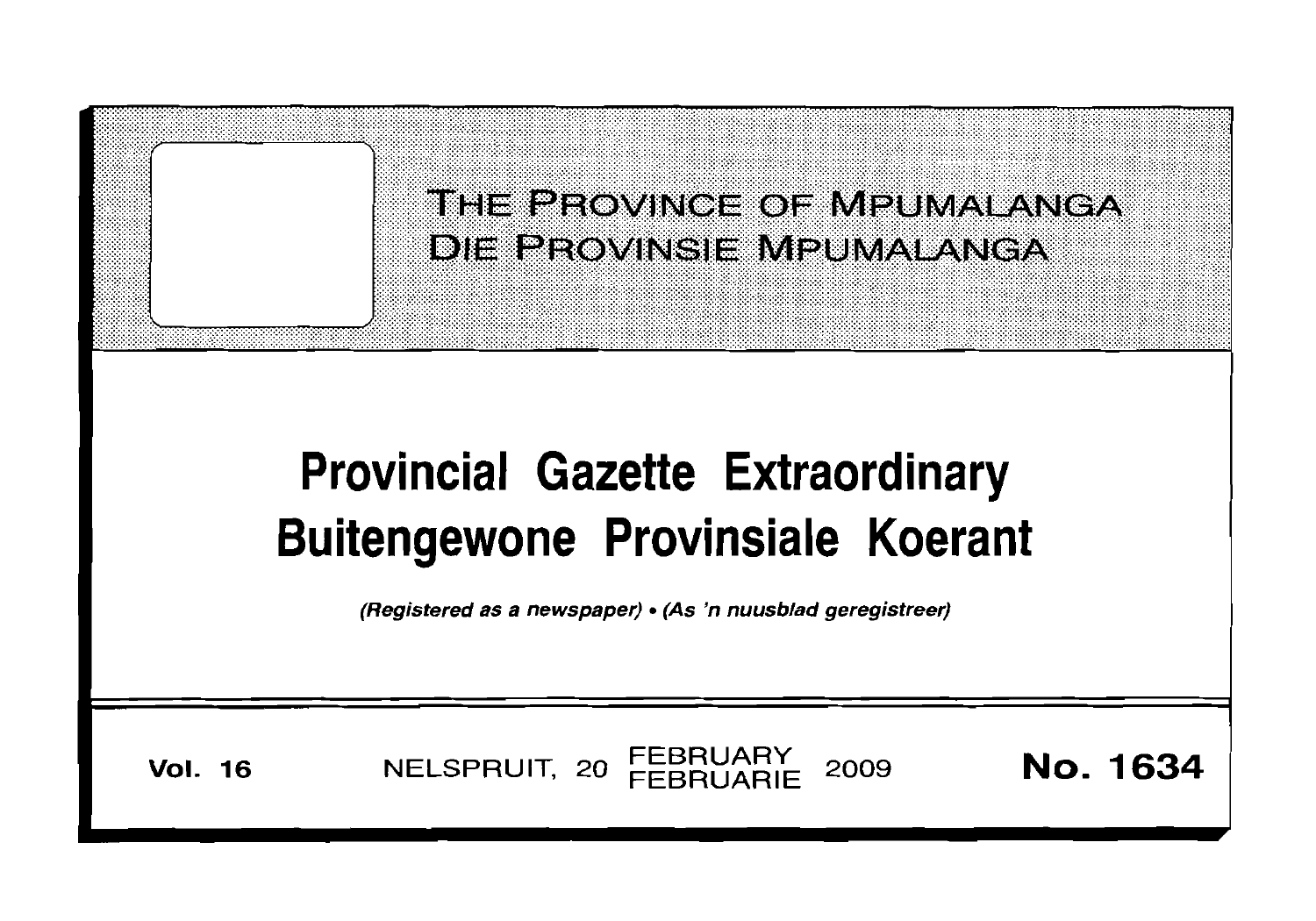#### **CONTENTS· INHOUD**

| No. |                                                                                                                    | Page<br>No. | Gazette<br>No. |
|-----|--------------------------------------------------------------------------------------------------------------------|-------------|----------------|
|     | <b>LOCAL AUTHORITY NOTICE</b>                                                                                      |             |                |
|     | 40 Local Government: Municipal Property Rates Act (6/2004): Municipality of Thaba Chweu: Calling for inspection of |             |                |

the general valuation roll for the period 1 July 2009 to 30 June 2013 and lodging of objections .. 3 1634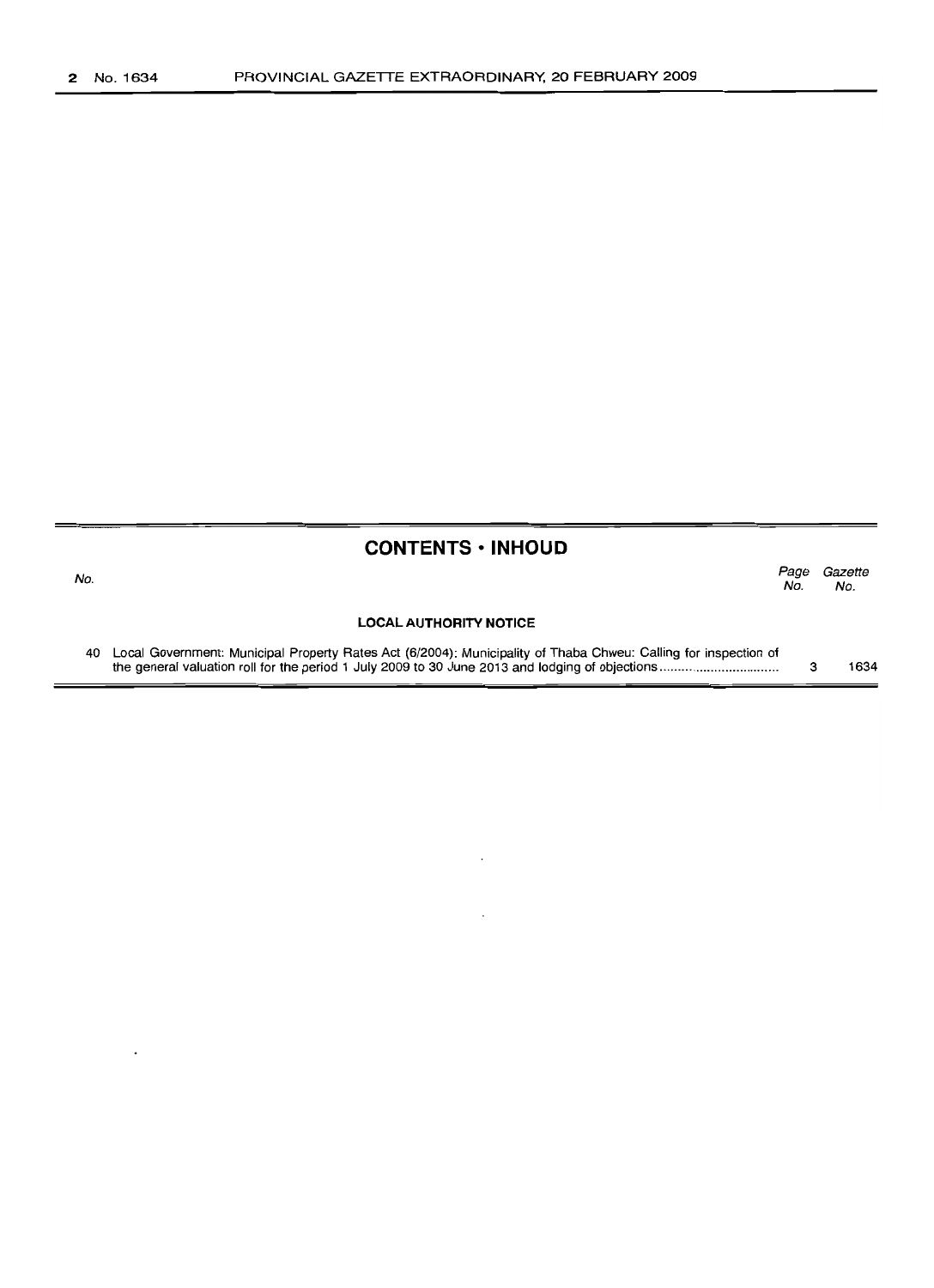# **LOCAL AUTHORITY NOTICE**

### **LOCAL AUTHORITY NOTICE 40**

## MUNICIPALITY OF THABA CHWEU

Public notice calling for inspection of the General Valuation Roll for the period 1 July 2009 to 30 June 2013 and lodging of objections

Notice is hereby given in terms of Section  $49(1)(a)(i)$  of the Local Government: Municipal Property Rates Act, 2004 (Act 6 of 2004) hereinafter referred to as the "Act", that the valuation roll for the financial years 1 July 2009 to 30 June 2013 is open for public inspection from 20 February 2009 to 21 April 2009 (Monday to Friday between  $08:00$  to  $16:00$ ) at the following offices of the Thaba Chweu Municipality

| <b>SABIE</b><br><b>ADMINISTRATIVE</b><br><b>UNIT</b> | <b>GRASKOP</b><br><b>ADMINISTRATIVE</b><br><b>UNIT</b> |
|------------------------------------------------------|--------------------------------------------------------|
| <b>Civic Centre</b>                                  | Civic Centre                                           |
|                                                      | <b>Hoof Street</b>                                     |
| <b>SABIE</b>                                         | <b>GRASKOP</b>                                         |
| 1260                                                 | 1270                                                   |
|                                                      | 8 <sup>th</sup> Avenue                                 |

An invitation is hereby made in terms of Section  $49(1)(a)(ii)$  of the Act that any owner of property or other person who so desires may lodge an objection with the Municipal Manager in respect of any matter reflected in, or omitted from, the valuation roll within the above-mentioned period

Attention is specifically drawn to the fact that in terms of Section  $50(2)$  of the Act an objection must be in relation to a specific individual property and not against the valuation roll as such.

The form for the lodging of an objection is obtainable at the following offices of Council's Financial Department

| <b>MASHISHING</b><br>(LYDENBURG)<br><b>ADMINISTRATIVE</b><br><b>UNIT</b> | <b>SABLE</b><br><b>ADMINISTRATIVE</b><br><b>UNIT</b> | <b>GRASKOP</b><br><b>ADMINISTRATIVE</b><br><b>UNIT</b> |
|--------------------------------------------------------------------------|------------------------------------------------------|--------------------------------------------------------|
| <b>Civic Centre</b>                                                      | <b>Civic Centre</b>                                  | <b>Civic Centre</b>                                    |
| <b>Sentraal Street</b>                                                   | 8 <sup>th</sup> Avenue                               | <b>Hoof Street</b>                                     |
| <b>LYDENBURG</b>                                                         | <b>SABIE</b>                                         | <b>GRASKOP</b>                                         |
| 1120                                                                     | 1260                                                 | 1270                                                   |
| Contact:                                                                 | Contact:                                             | Contact:                                               |
| Me. A.J. van den Berg                                                    | Me. M. du Preez                                      | Mr. K.G. Mashego                                       |
| Mr. T.P. Mpele                                                           | Mr. M.M. Manana                                      | Me. M. Kruger                                          |